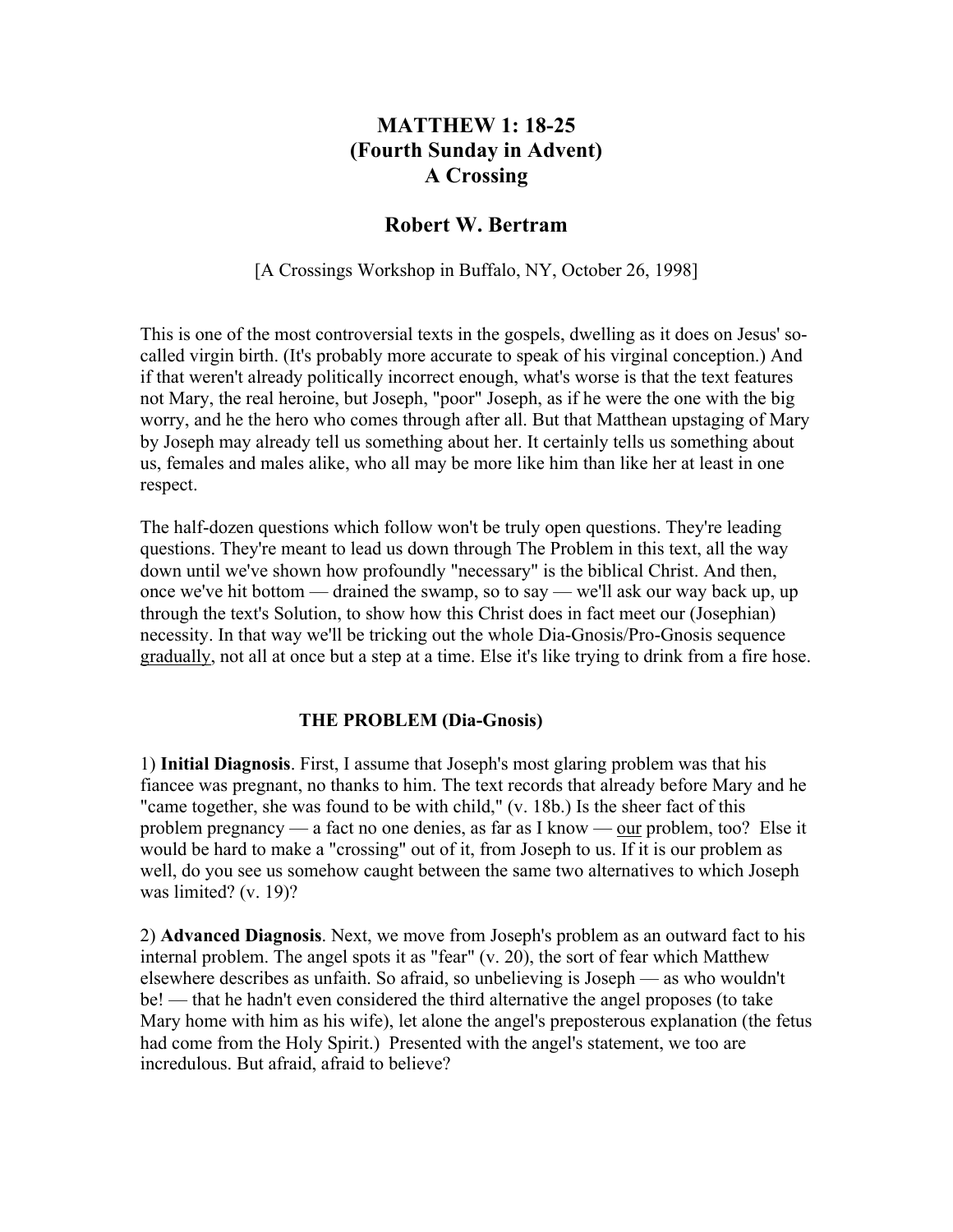3) **Final Diagnosis**. Finally, if Mary's baby was allegedly conceived by the Holy Spirit and by no man, wasn't that already more than enough for poor Joseph to swallow, just at the level of biology? But no, biology is not the worst of it. He's expected to believe that this whole virginal conception is necessary for people's salvation, that that's how badly off they are. If the "God-with-us" is really going to be with us, fallen sinners, and still be God, then this "Emmanuel" dare not be the offspring of just another sinner. For that's exactly what this Emmanuel is coming to "save" sinners "from," "their sin." So Joseph could not dismiss the virgin birth on merely biological grounds. That would've been too easy. He confronted a whole incredible soteriology as well.

Putting it bluntly, the angel's announcement sounds like an insult not only to Joseph's intelligence but to his very self-worth. For the baby to be properly conceived, an outside Donor will have to be brought in, "the Holy Spirit," since Joseph cannot be trusted to beget his own son. How humiliating! What he must have been tempted to tell the angel was not just, "Look, I know how babies are made," but rather, "That desperate we are not, to need my paternity and my whole patriarchal ancestry by-passed." The announcement gave Joseph far more to disbelieve than just "the virgin birth." If he had a disbelieving bone in his body he must've shrugged, "Who needs it?"

And come to think of it, isn't that the question exactly? Who needs it? Joseph isn't the only one being humbled. How fitting for Advent - for us.

## **THE SOLUTION (Pro-Gnosis)**

4) **Initial Prognosis**. If that finally is how the text diagnoses us, by so humiliating us as to make the virgin birth what we need as sinners, isn't that likewise where the text does the very opposite: begins our recovery? The Solution commences at the very pit of our humiliation, not before, except that now the humiliation is no longer ours alone. Not even ours first of all. Look who is now humbled in our place: "God with us." That this God should ever have been an offspring in the first place, a dependent God, when any proper God would stick to being The Supreme Parent on whom everything else depends, and that this Child God should furthermore become a human infant with all the dependence, the indignity, yes the mortality this incurs, and that on top of that he should then be so vulnerable as to need a stepfather like Joseph to adopt him and provide him a cover of respectability - all this seems at first glance to be so unbecoming of God as to be degrading. At first glance. How about at second glance?

5) **Advanced Prognosis**. Perhaps even more remarkable than Emmanuel's humiliation/exaltation for us is that Joseph believed it and, believing it, acted on it. In one of Luther's Christmas sermons he quotes Saint Bernard to the effect that the angel's Announcement to Mary entailed three miracles: that God becomes a human being, that he is born of a virgin, and that she is able to believe that. Of those three, the miracle which most astonished Luther was the third. Similarly, within the short space of our gospel lesson we watch Mary's husband undergo the same wondrous change from a merely "just